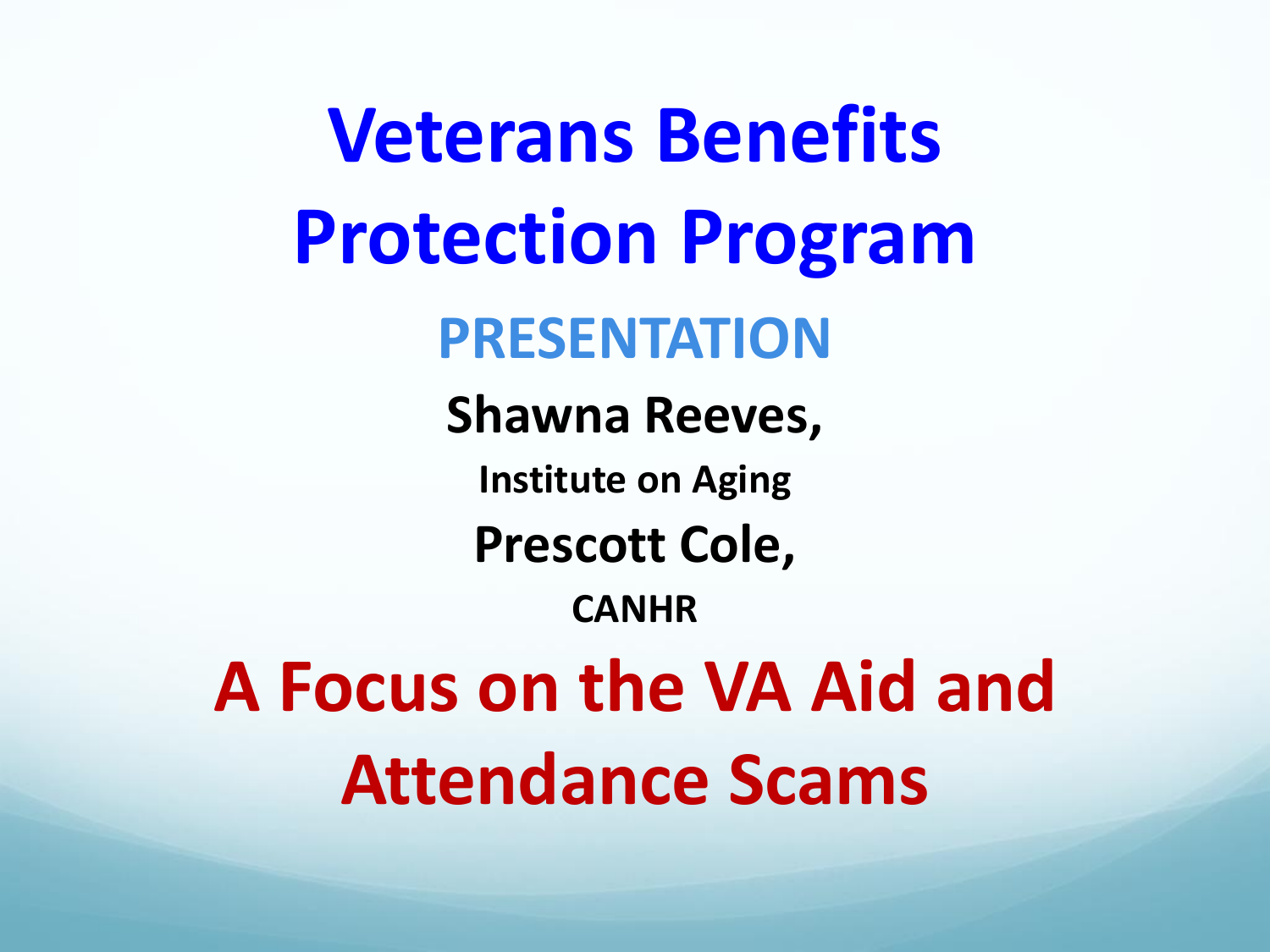### **The VA Benefit**

 **The VA has a benefit called the Aid and Attendance Benefit. This benefit acts as a lifeline for low-wealth veterans and their spouses if they cannot afford to pay for medical supplies, assisted living, or in-home care workers.**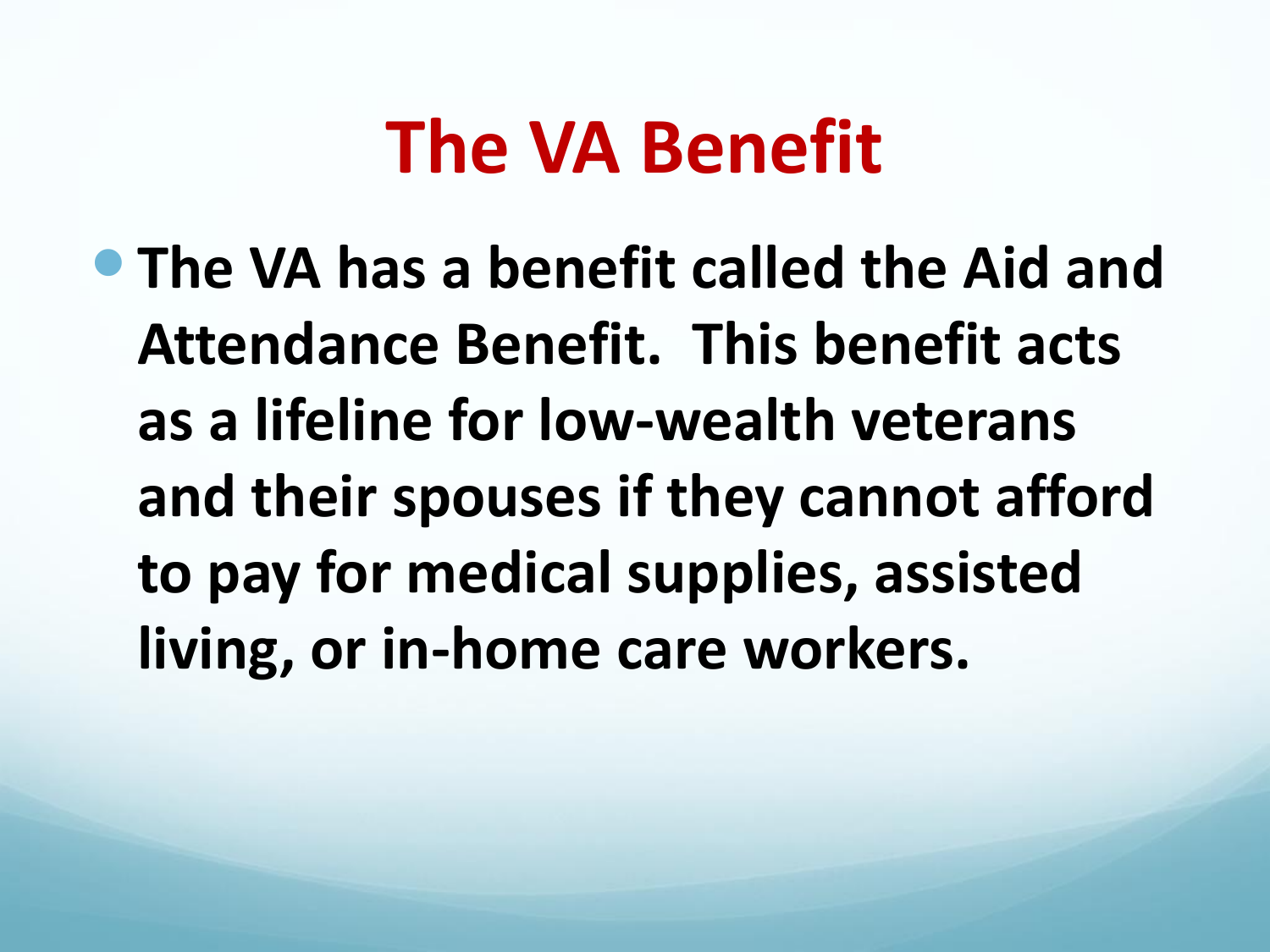### **The Benefit**

**Single Veteran \$1,072 per mo.**

**Veteran with \$1,404 per mo. Spouse/Dependent**

**Two Veterans \$1,404 per mo. Married** 

**Surviving Spouse \$ 719 per mo. Surviving Spouse \$ 941 per mo. with dependent**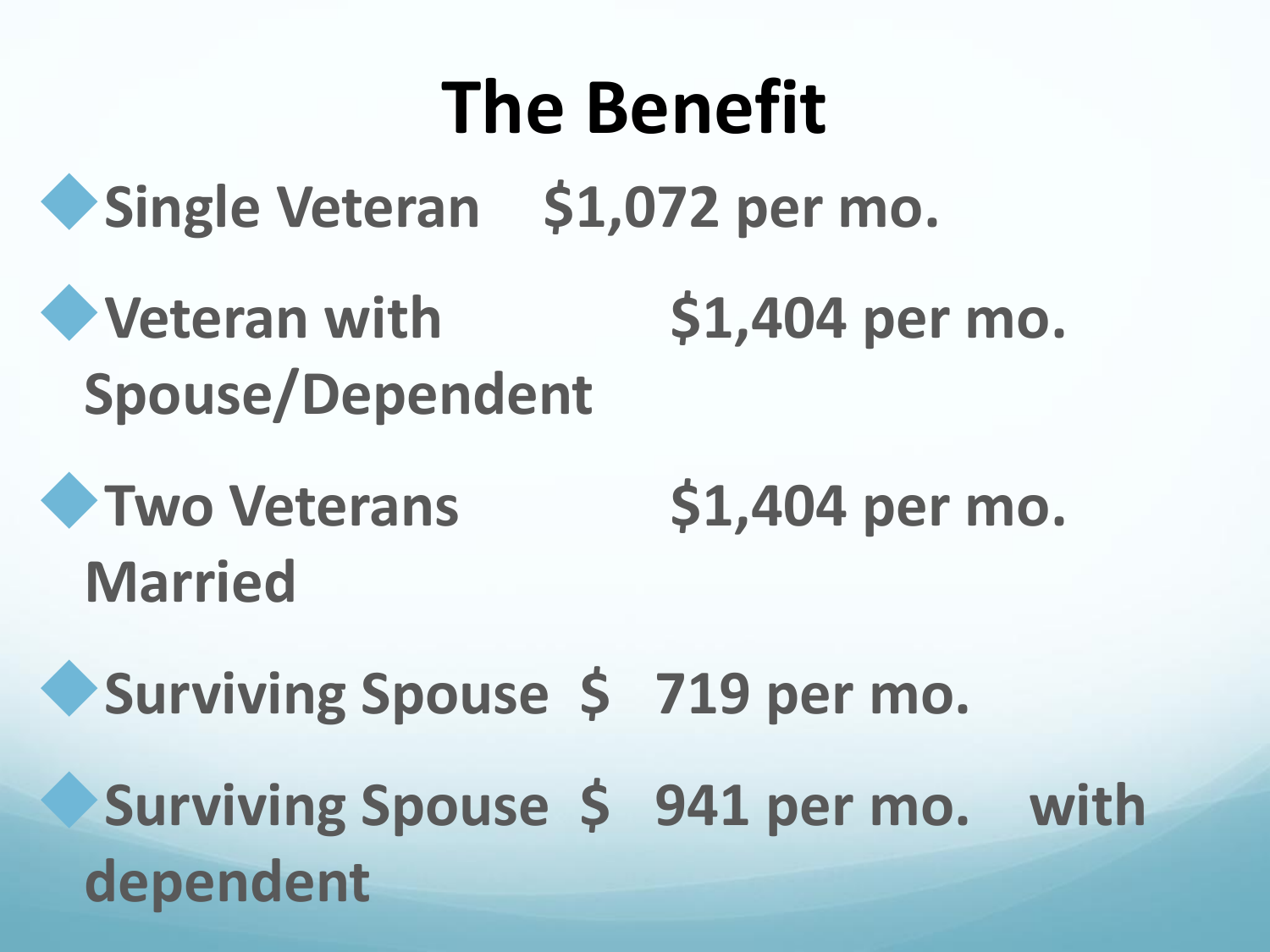### **Needs Based Benefit**

**• This is a benefit available only to veterans with limited assets and income who served during the time of war.** 

**This is not an entitlement.**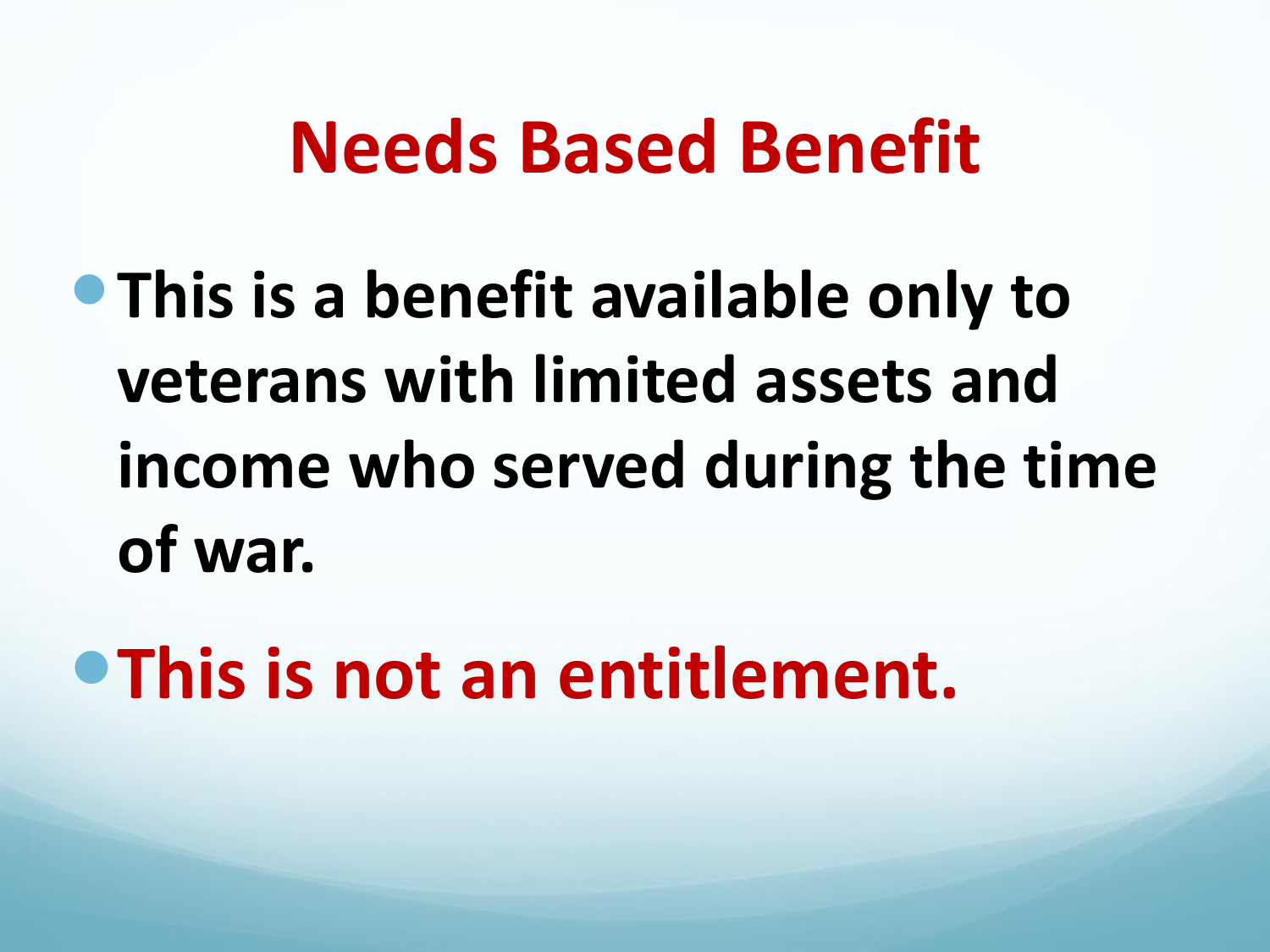### **Who is eligible for the Benefit?**

**A wartime veteran who has limited or no income and is at least 65 years old, or** 

**If under age 65, was permanently or completely disabled.**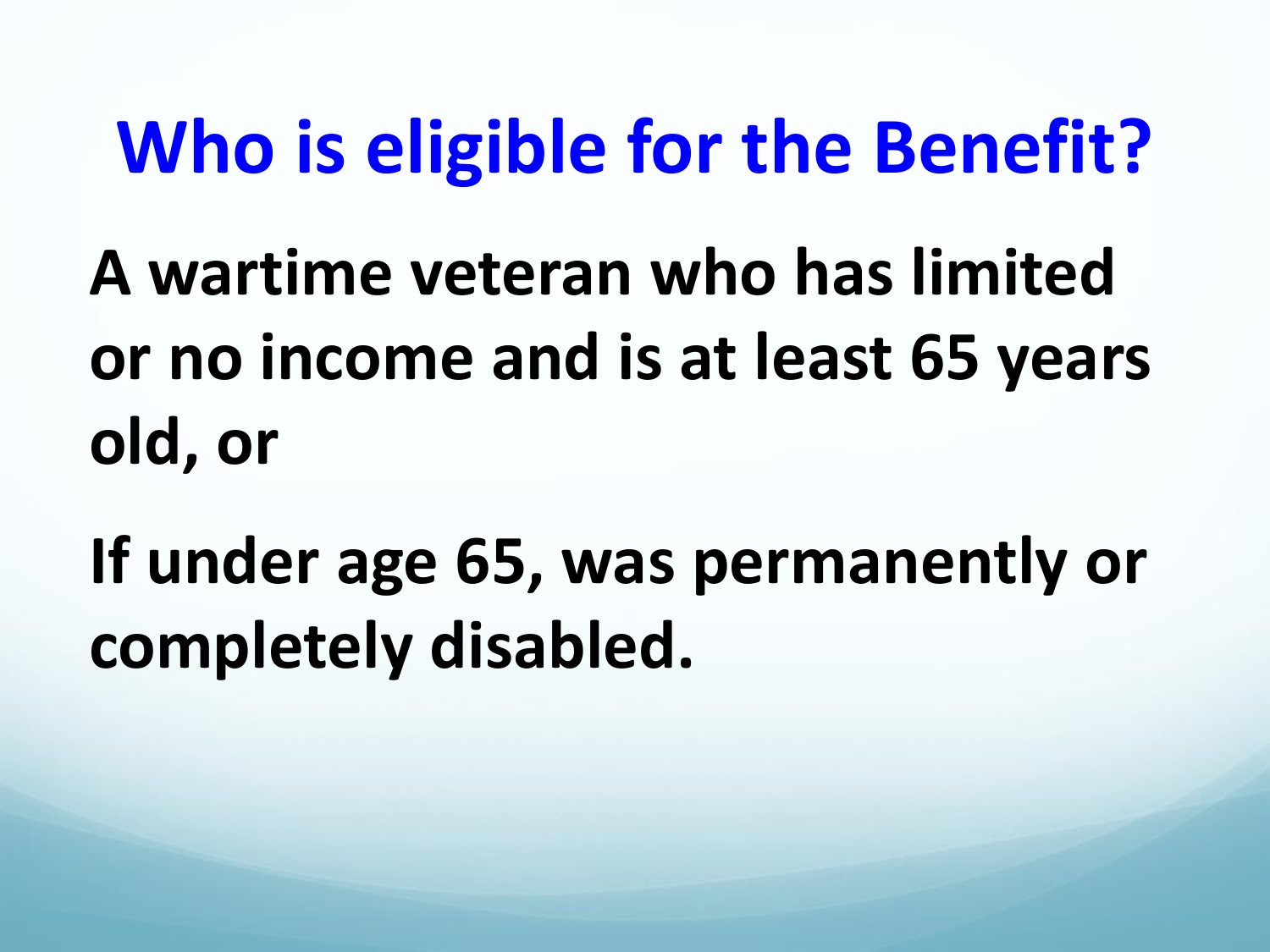## **Who is eligible for the Benefit? Honorably discharge, had 90 days of continuous military service, and at least one of those days was during a time of war.**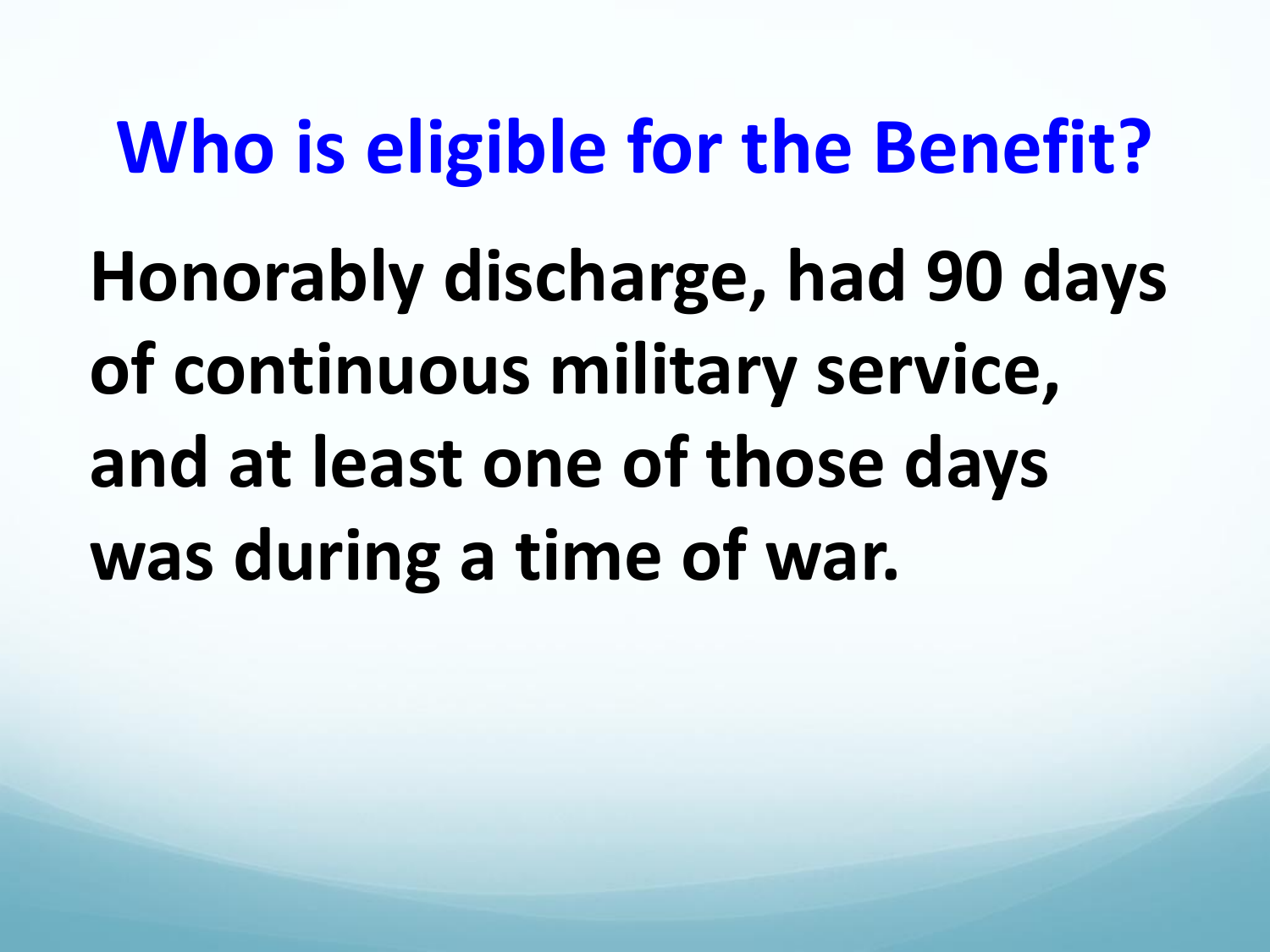**What are the Disability Requirements?**

**Needing the aid of another person in order to perform personal functions required in everyday living.**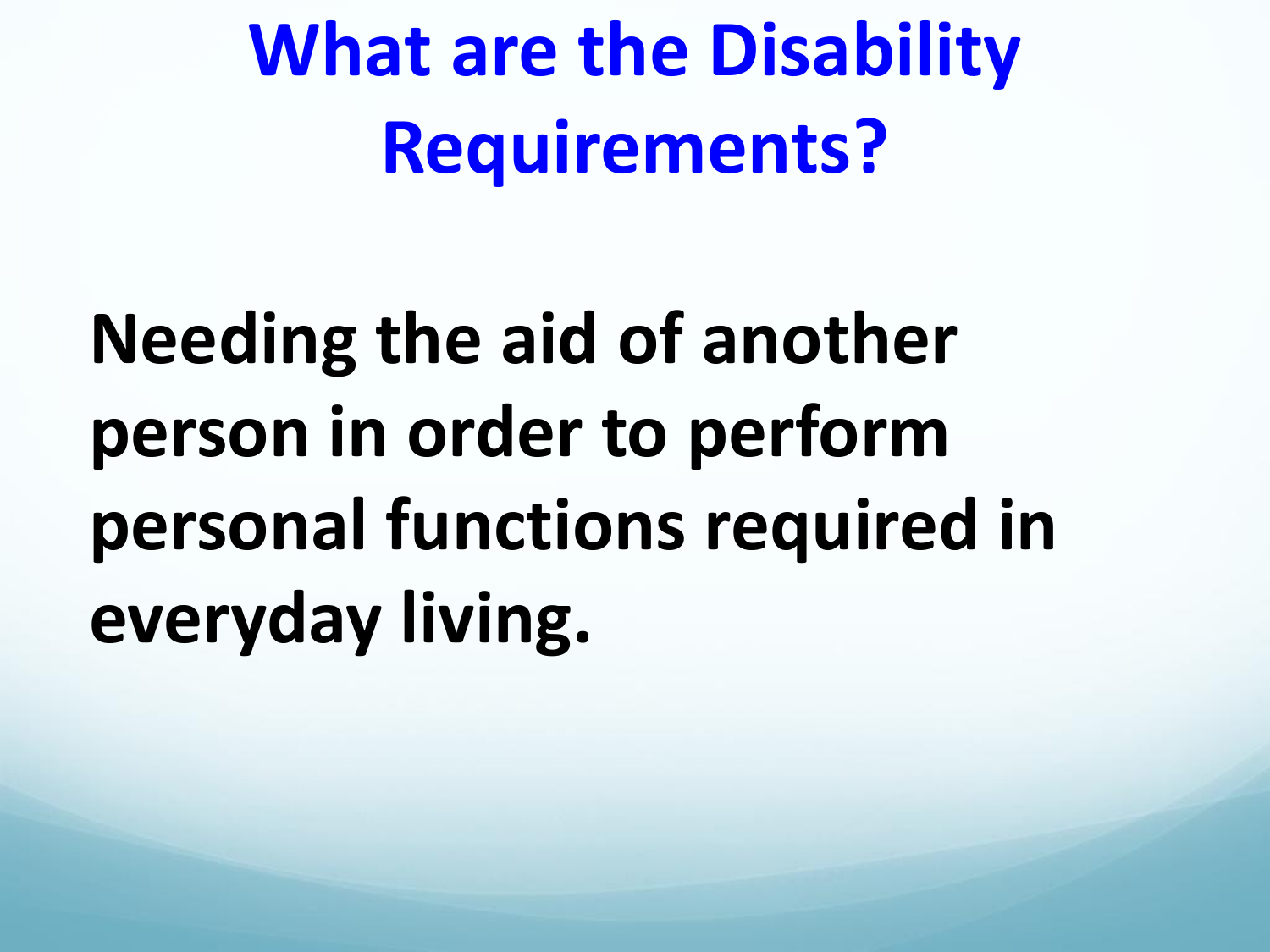### **Activities of Daily Living**

### **Bathing,**

**Feeding,** 

**Dressing,** 

### **Toileting,**



### **Adjusting Prostatic Devices**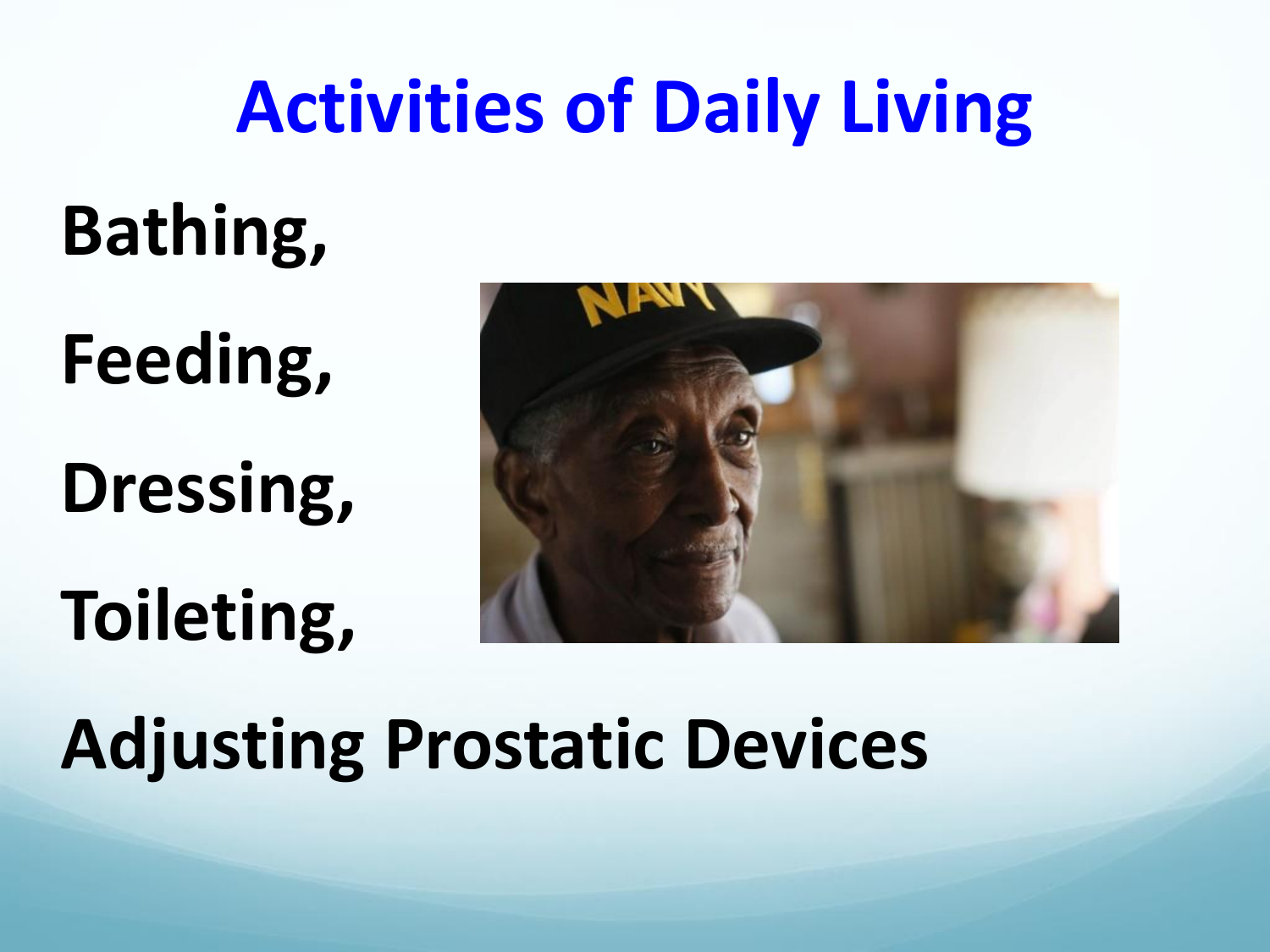### **Activities of Daily Living**

### **Bedridden**

## **Blind Ambulating**

### **Mental or**



### **Physical incapacity**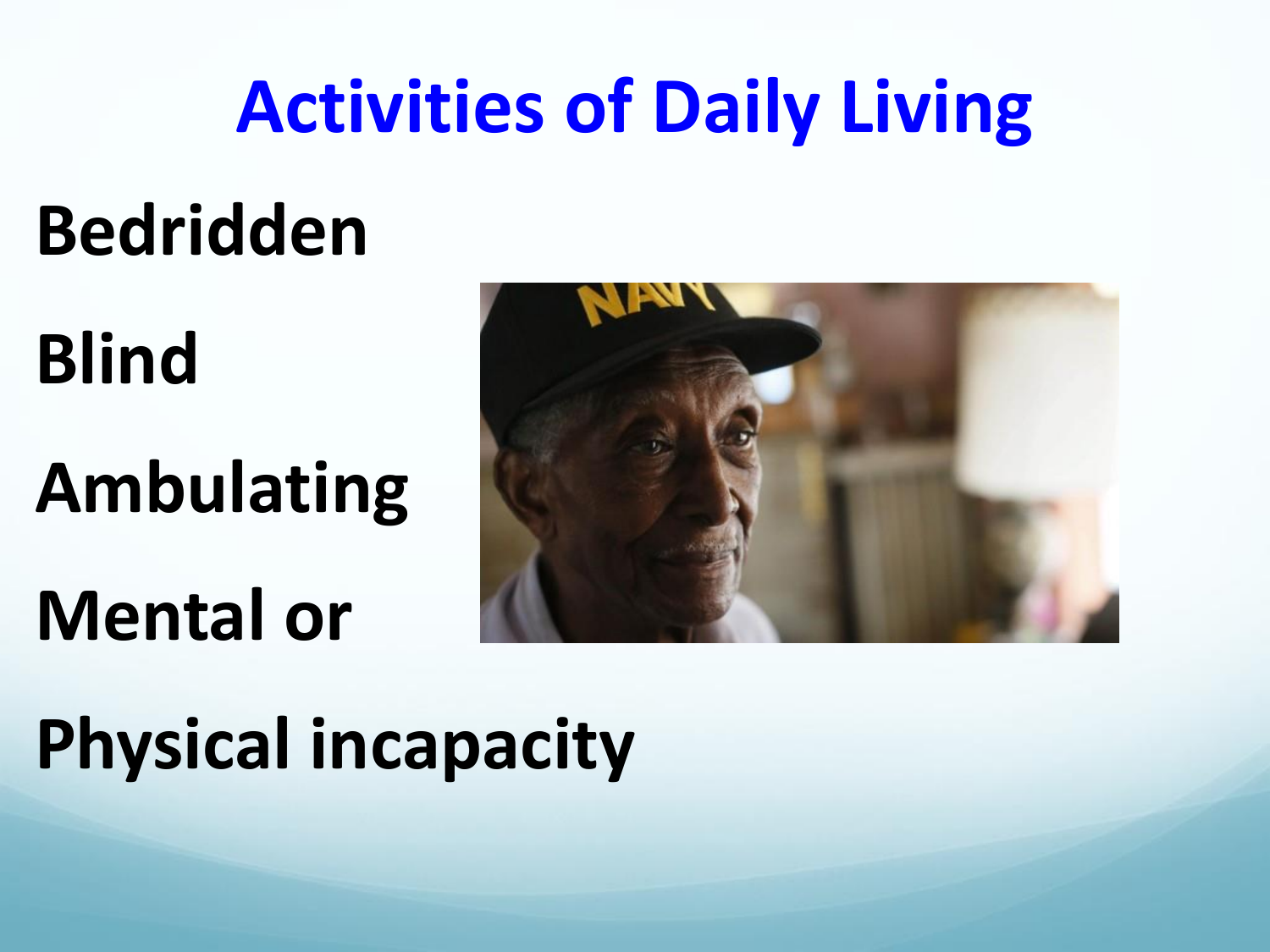### **Income Requirements**

**The Aid and Attendance Benefit amount is determined by the claimant's countable income.**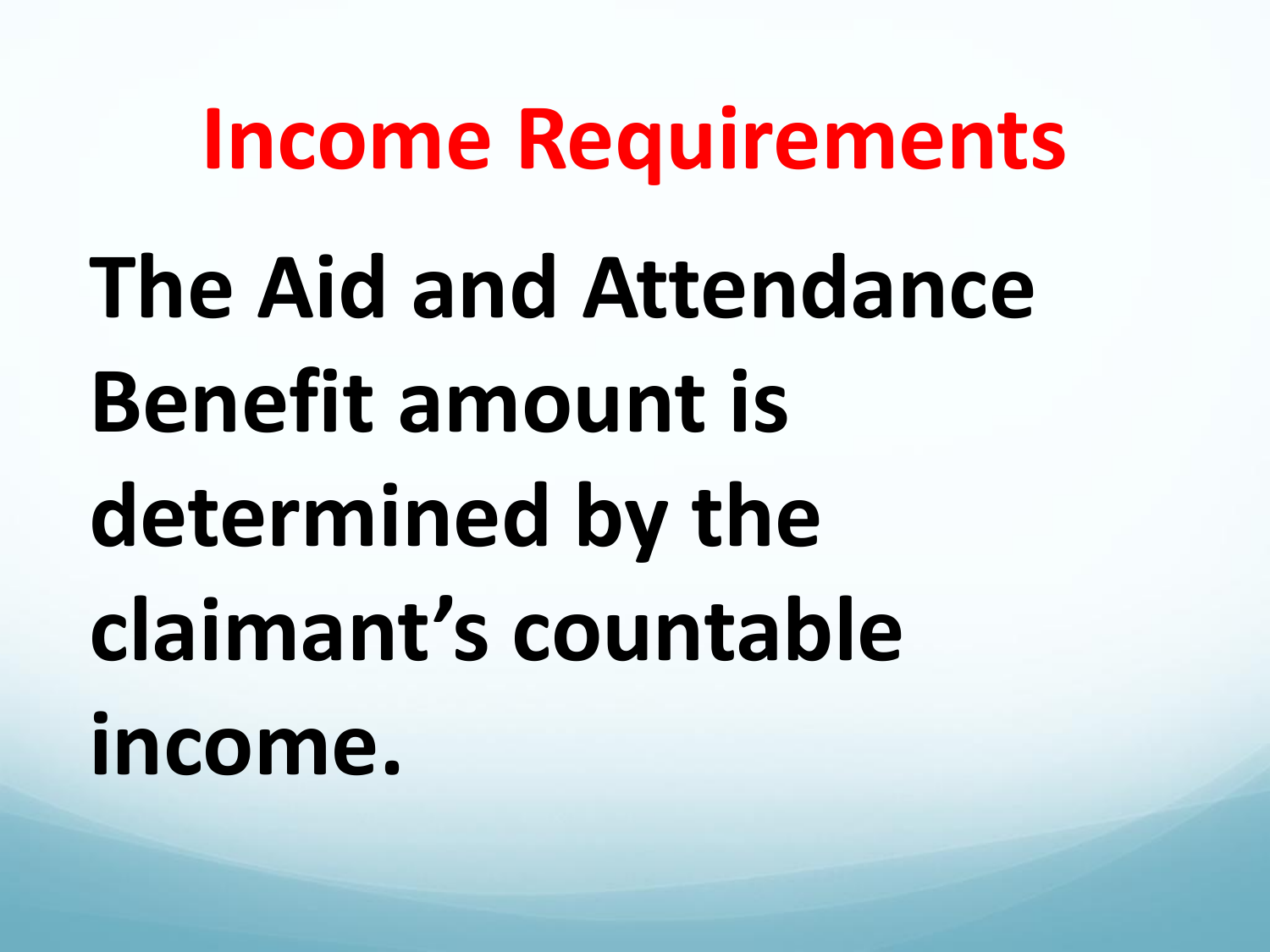### **Income**

- **Income includes earnings, disability and retirement payments, interest and dividends, and net income from businesses.**
- **Countable income means income received by the claimant and his or her dependent**
- **Countable family income must be below the limit set yearly by the VA.**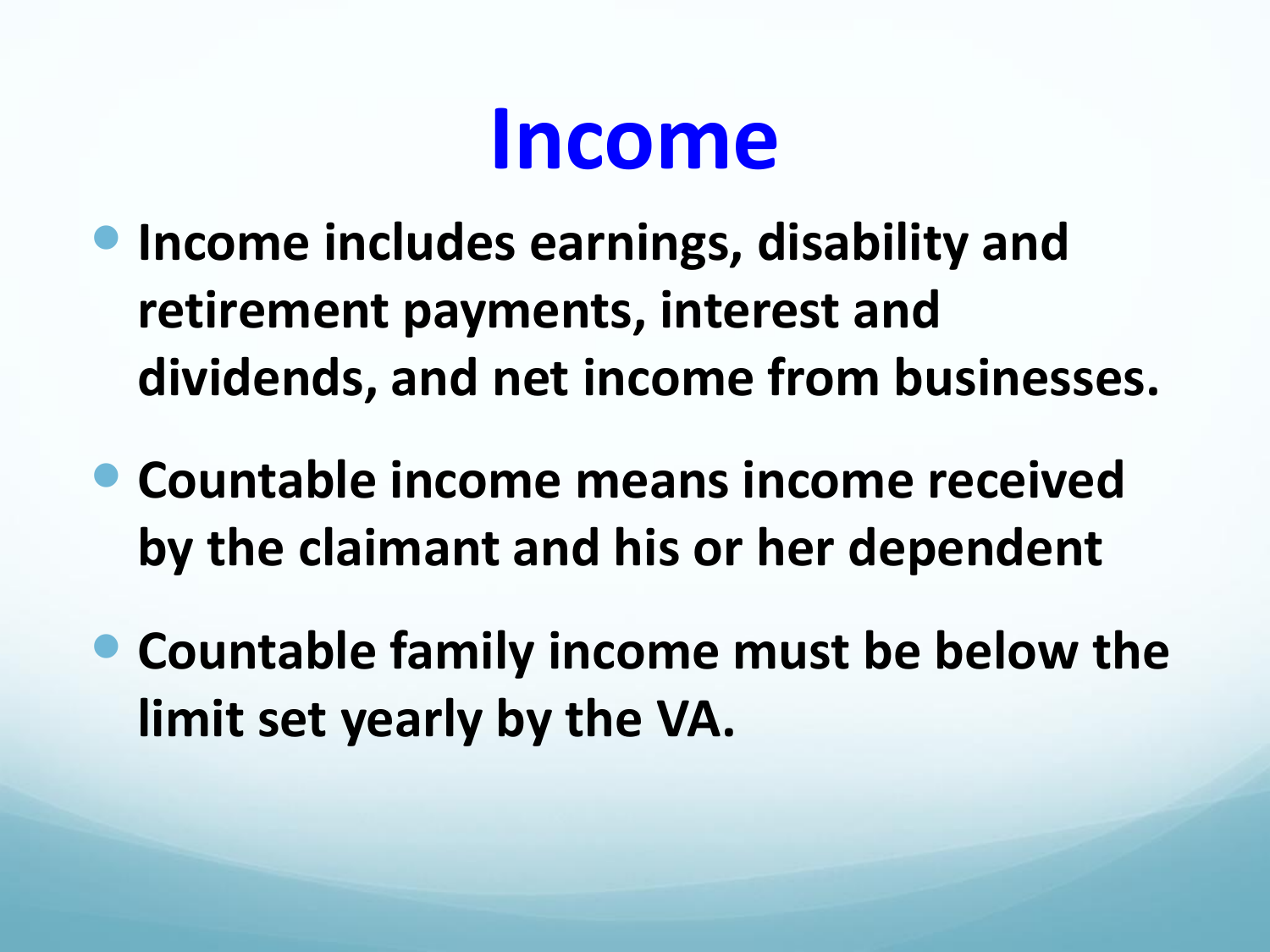### **Income Adjustments**

**Excluded from the countable monthly income are unreimbursed medical expenses and public assistance, such as SSI.**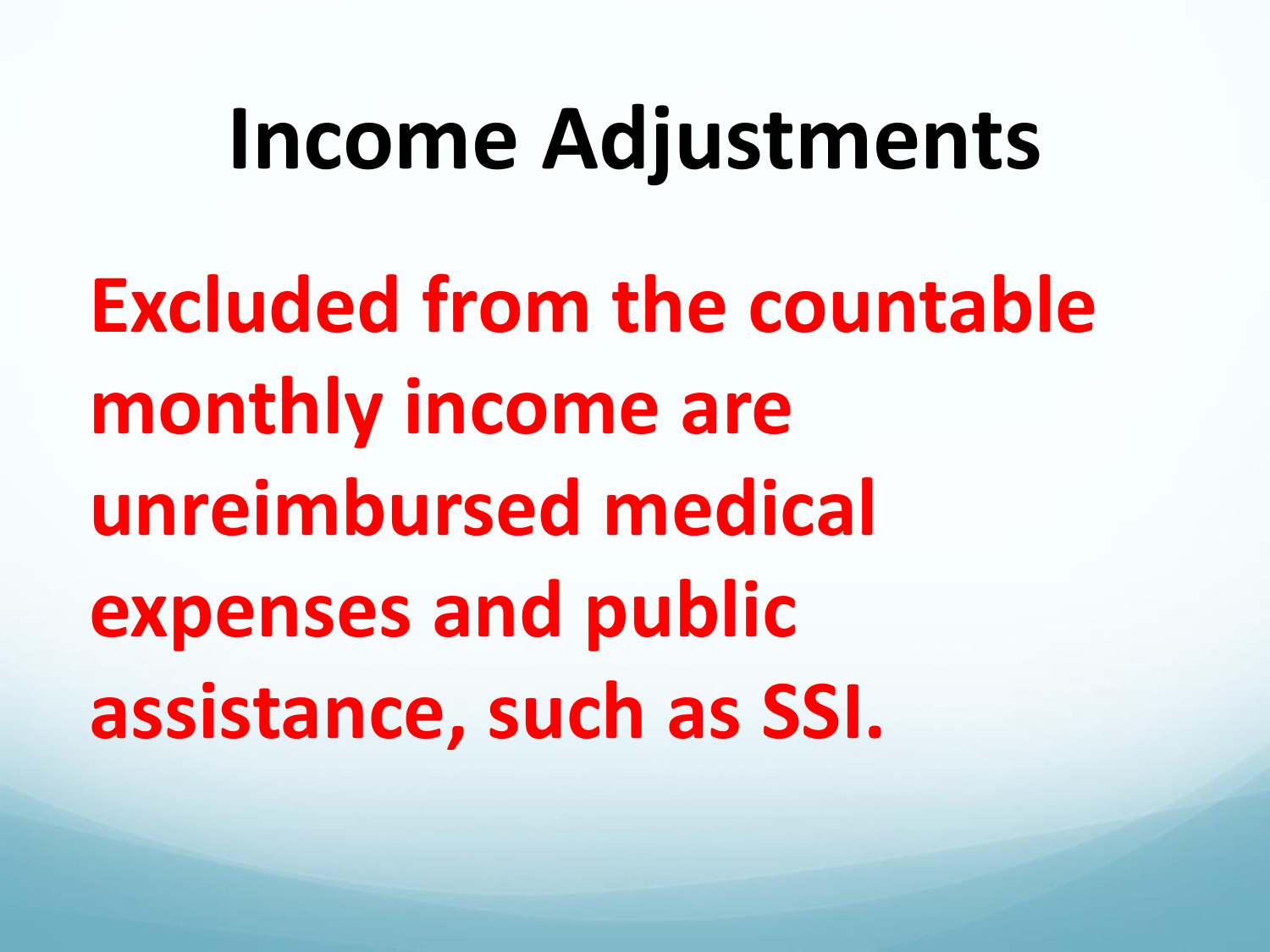## **Formula for determining countable income**

#### **Gross Income**

#### **minus Unreimbursed Expenses**

**equals Countable income**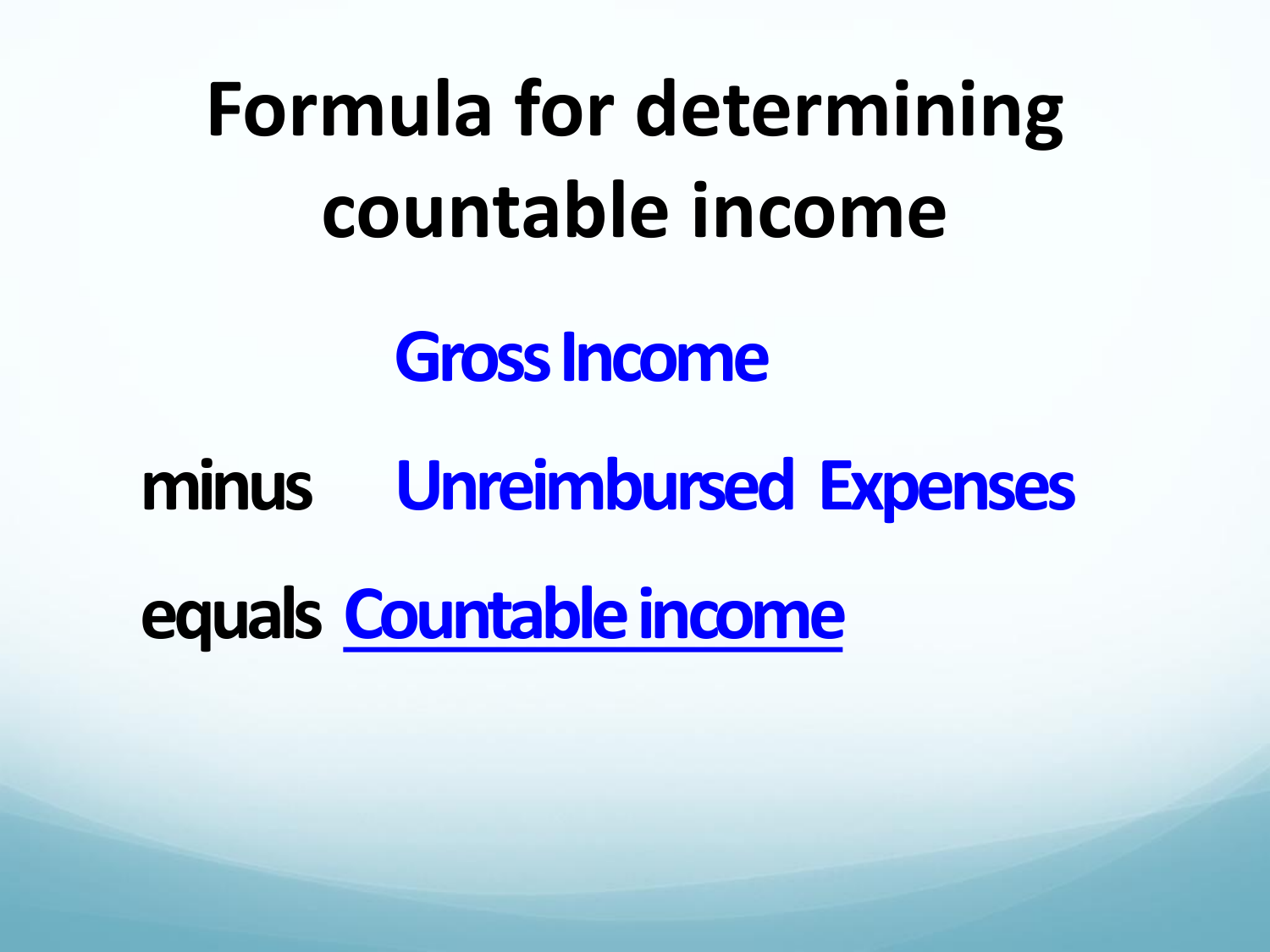### **The benefit to be received**

- **Subtract the countable income from the maxim offered benefit. The difference will be the amount given to the veteran.**
- **Example: If the eligible veteran is single and his or her countable monthly income is \$404, then the veteran would receive \$668.**

**\$1,072 -**

**\$404 = \$668**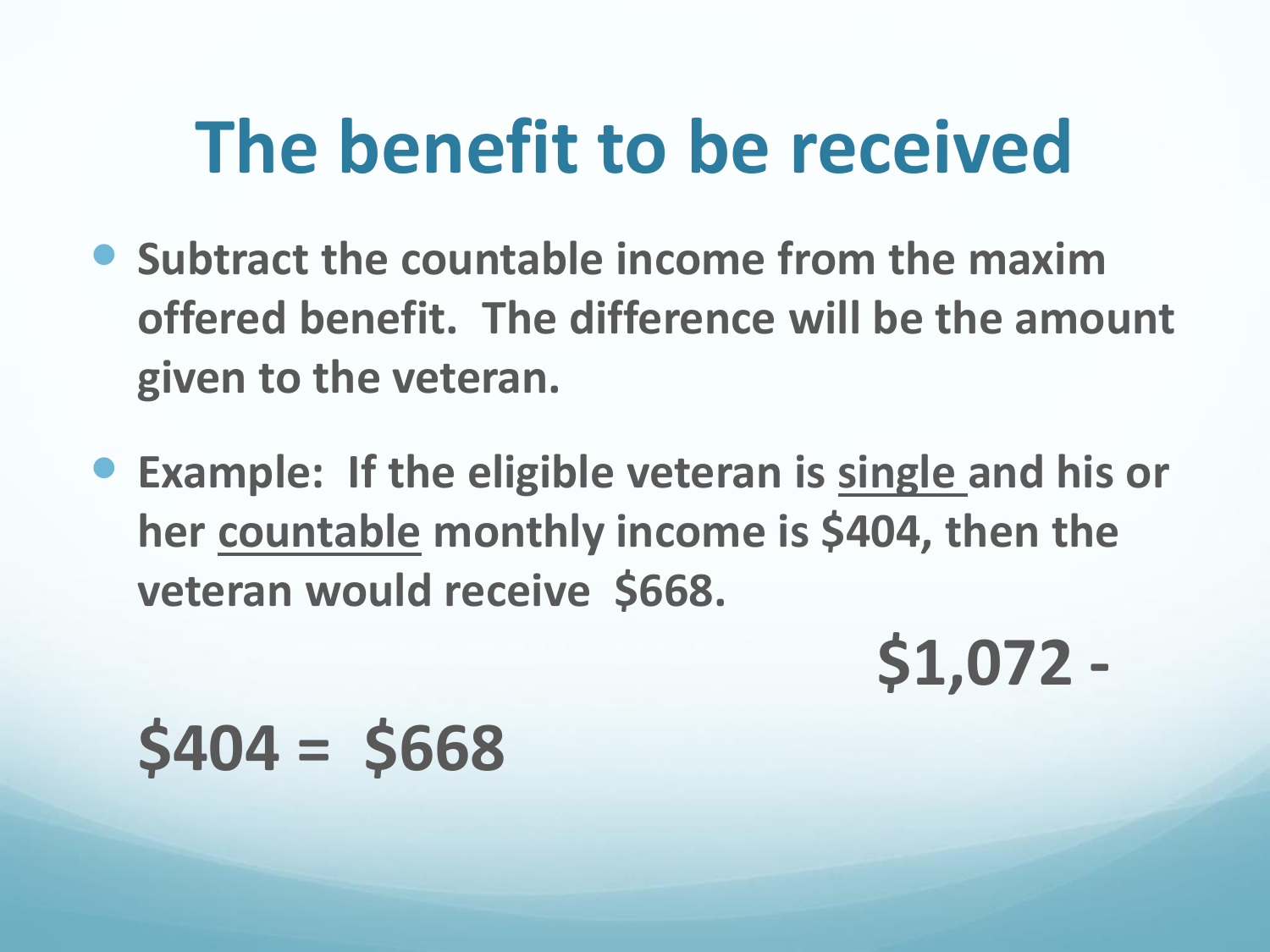#### **Important to note**

- **The VA Aid and Attendance Benefit is a "make up for a shortfall" benefit.**
- **Unless the veteran's countable income is zero, he or she will not get the full amount. They only get the difference between the maximum benefit amount and their countable income.**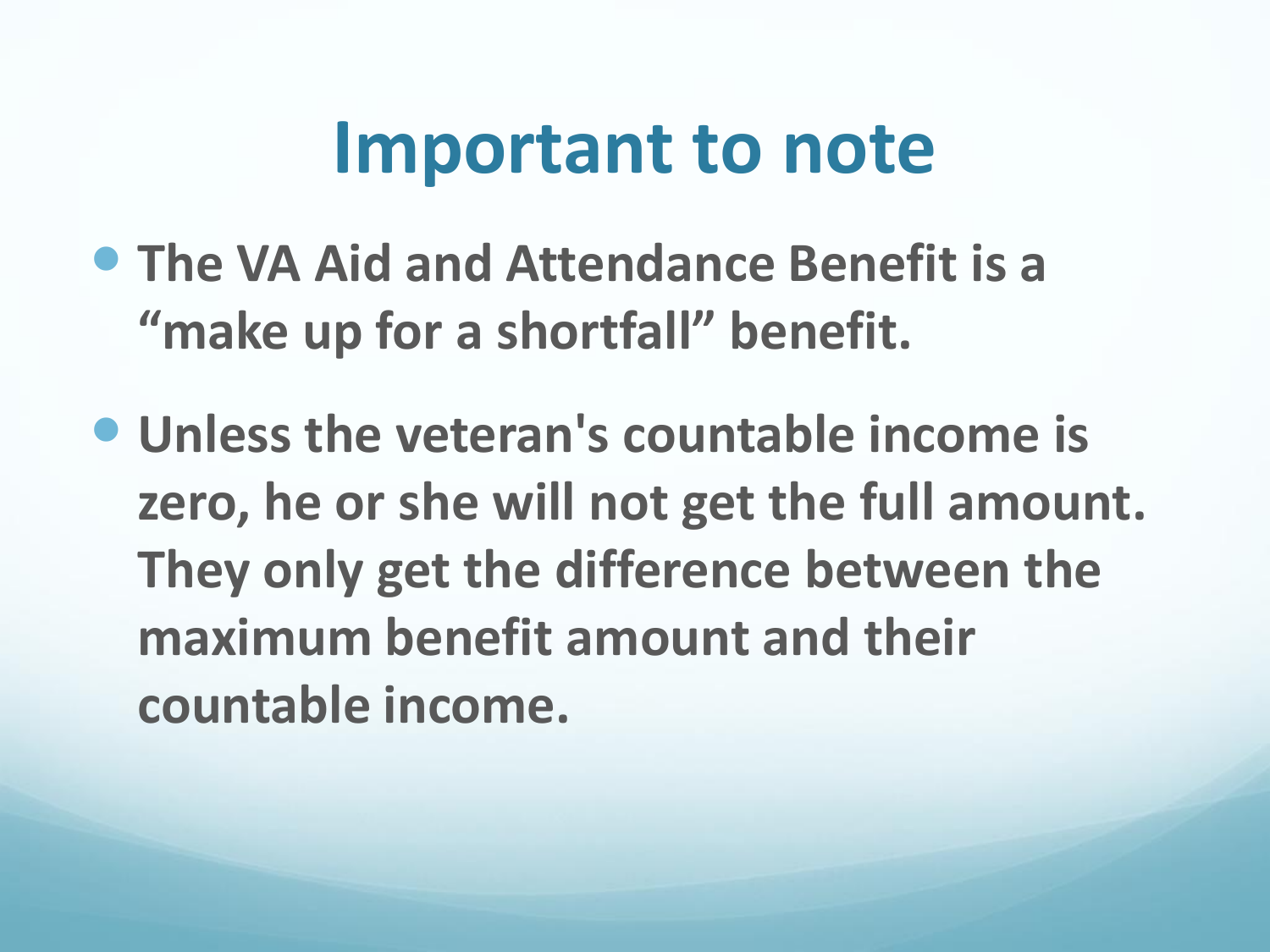### **The benefit can be up to the amount of …**

- **\$1,072 per mo. Single Veteran**
- **\$1,404 per mo. Veteran with**

# **spouse/dependent**

- $\bullet$  **\$1,404 per mo.** Two Veterans **married**
- **\$ 719 per mo.** Surviving Spouse
	- **\$ 941 per mo. Surviving Spouse with dependent**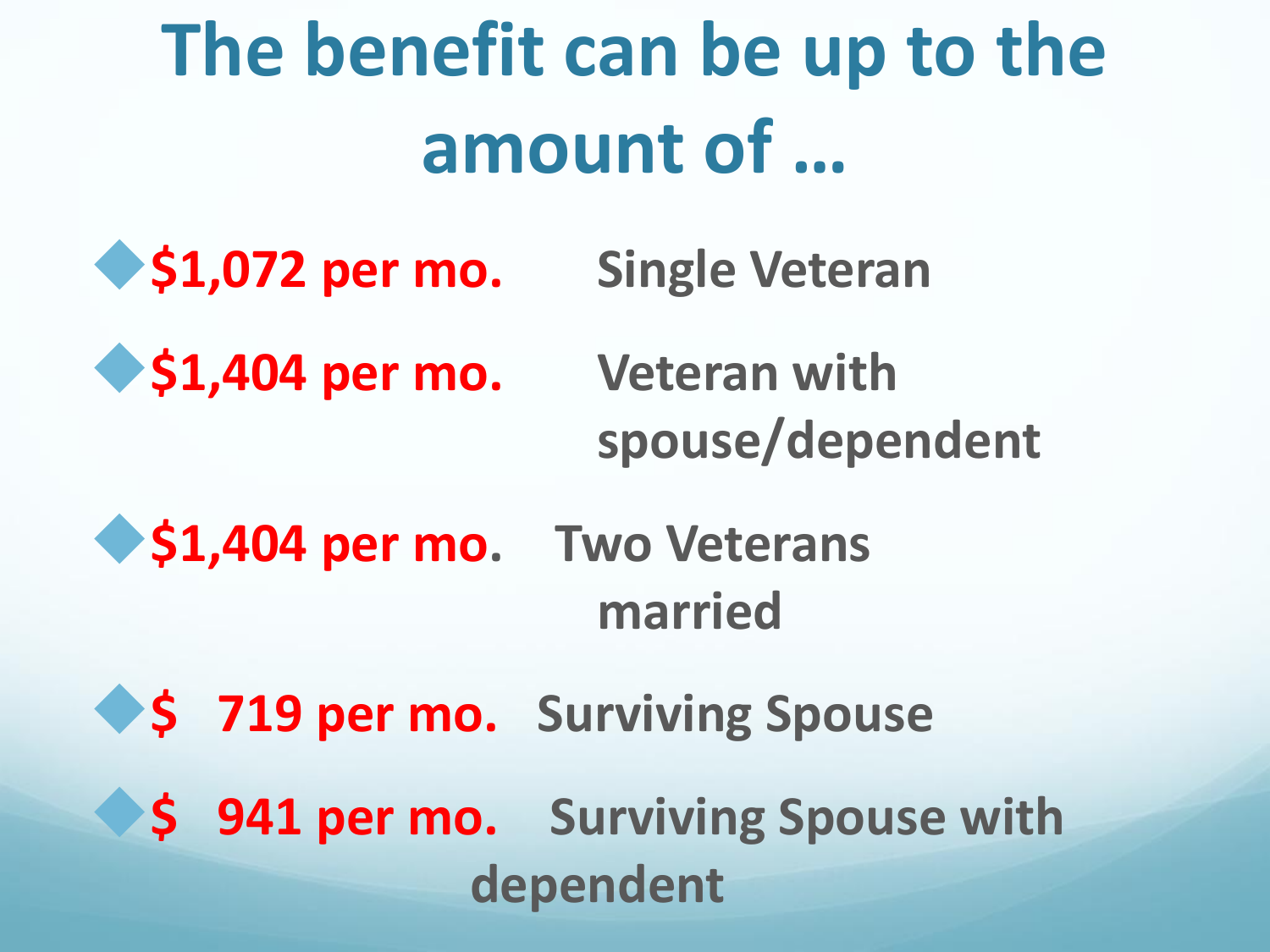### **Treatment of Assets**

#### **THERE IS NO ASSET LIMIT SET BY LAW AND THE DETERMINATION OF ELIGIBIITY IS MADE AT THE DISCRETION OF A VA CASE WORKER**

**The net worth value of the senior's assets affects eligibility. High net worth will prevent a senior from qualifying for the benefit.**

**Exempt Assets:**

**The home**

**All household goods** 

**All personal effects**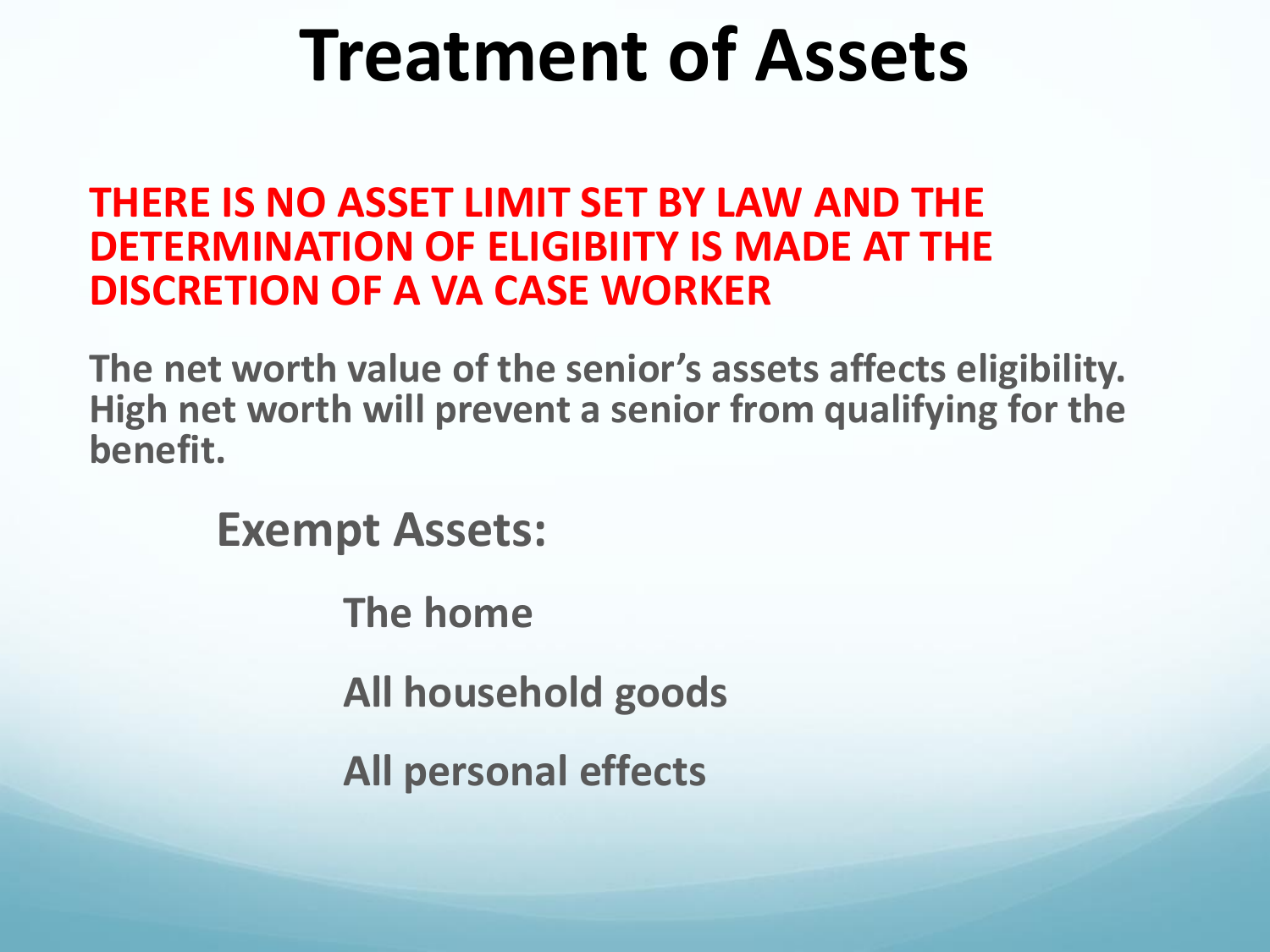### **The Scam**

**Financial predators pose as 'volunteer advisors' and tell senior vets to 'shield their excess assets' in annuities or irrevocable trusts. "This way," they say, "it will appear that you are impoverished and need the benefit."**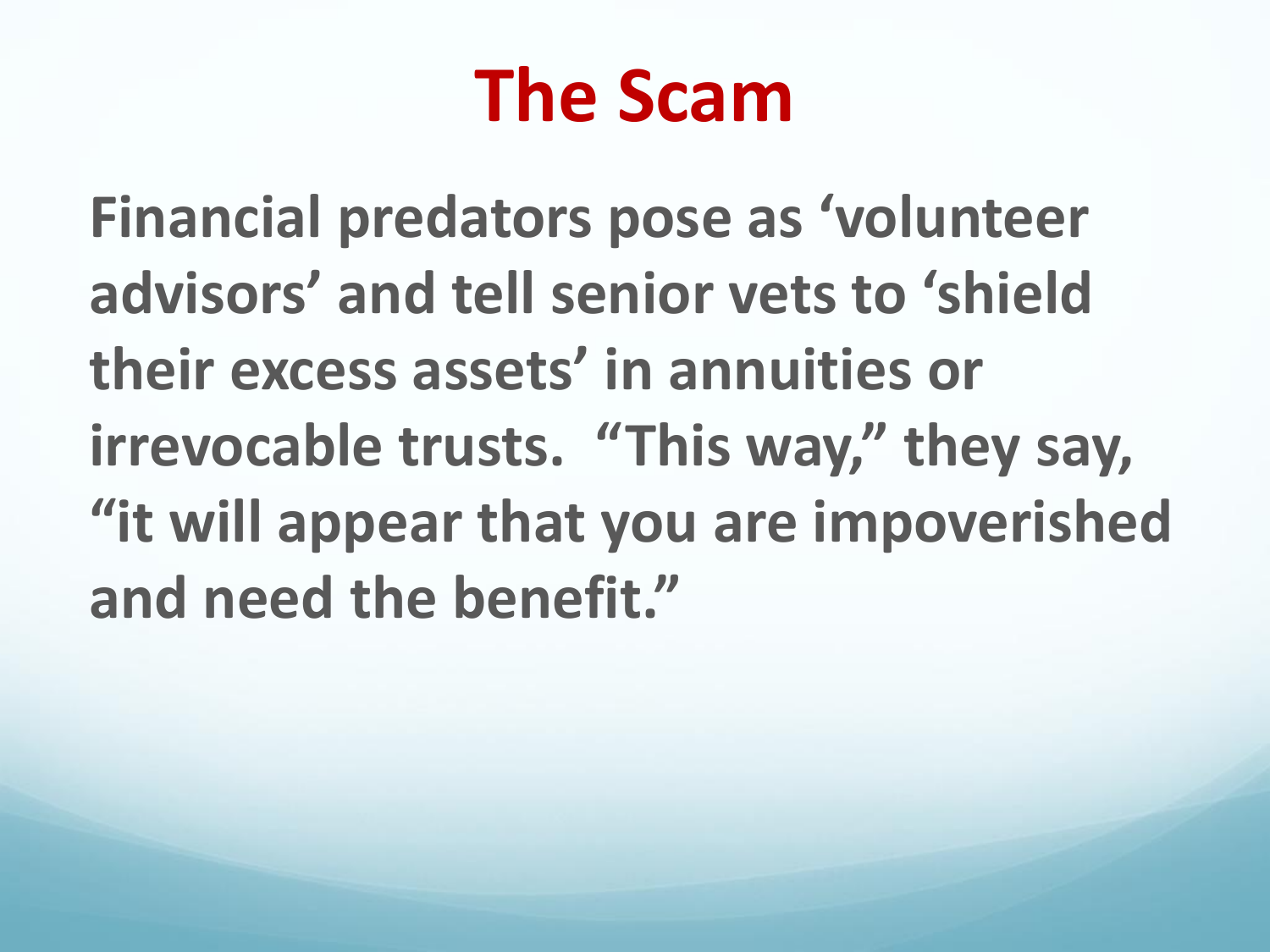#### Selling annuities to qualify for the Veterans Aid and **Attendance Benefit**

## It's against the law!

**California Insurance Code § 785.5** 

**It is illegal for an insurance agent to sell an annuity or charge a fee in preparation for qualifying for the VA Aid and Attendance Benefit**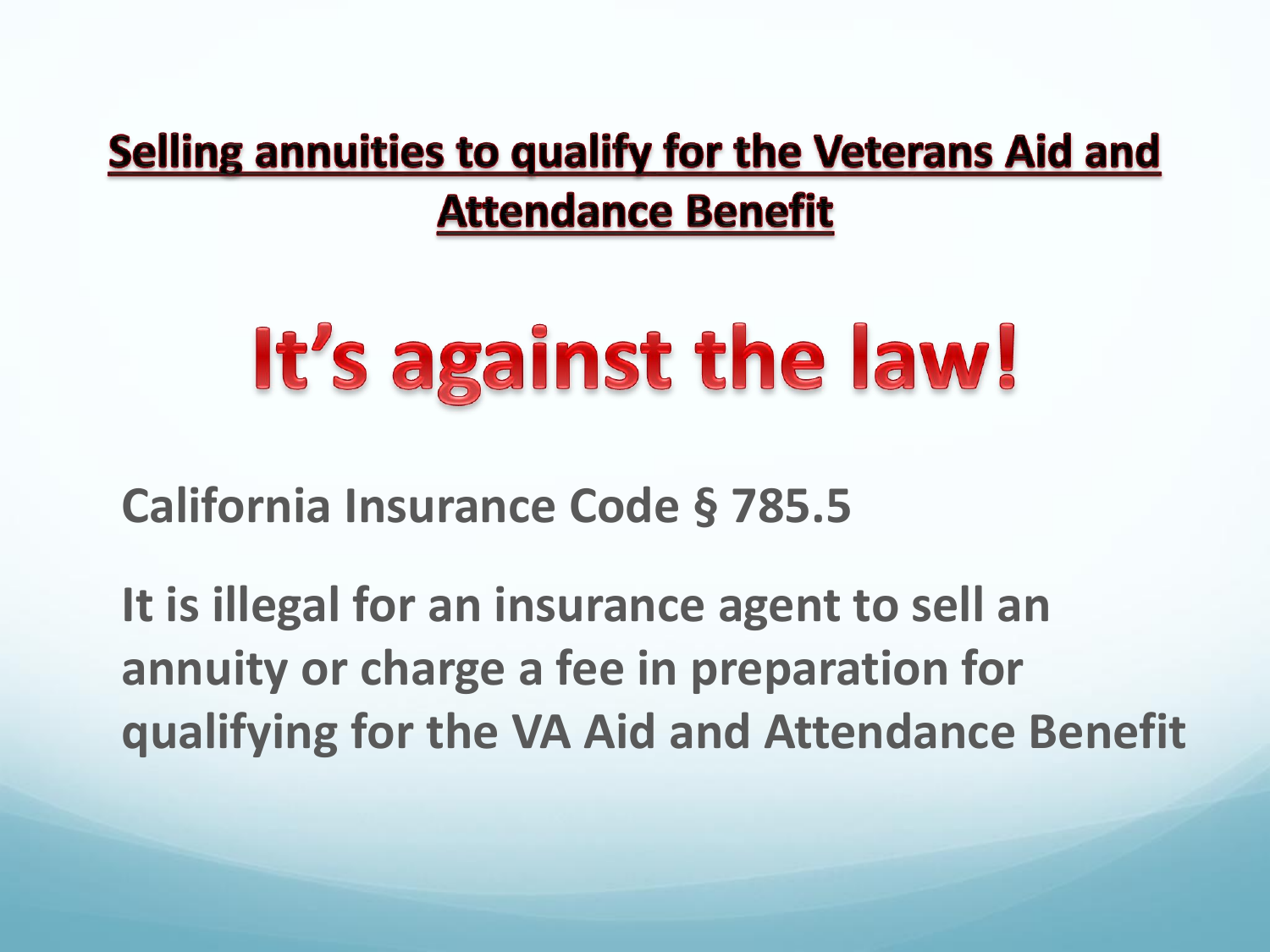### **Veterans Aid and Attendance Scam (aka "Pension Poaching")**



**Veteran benefit "experts" promise to qualify vet for the benefit**

**The "experts" might self-identify as a volunteer or retired County Veterans Service Officer. Most often they are either an insurance agent or working with one.**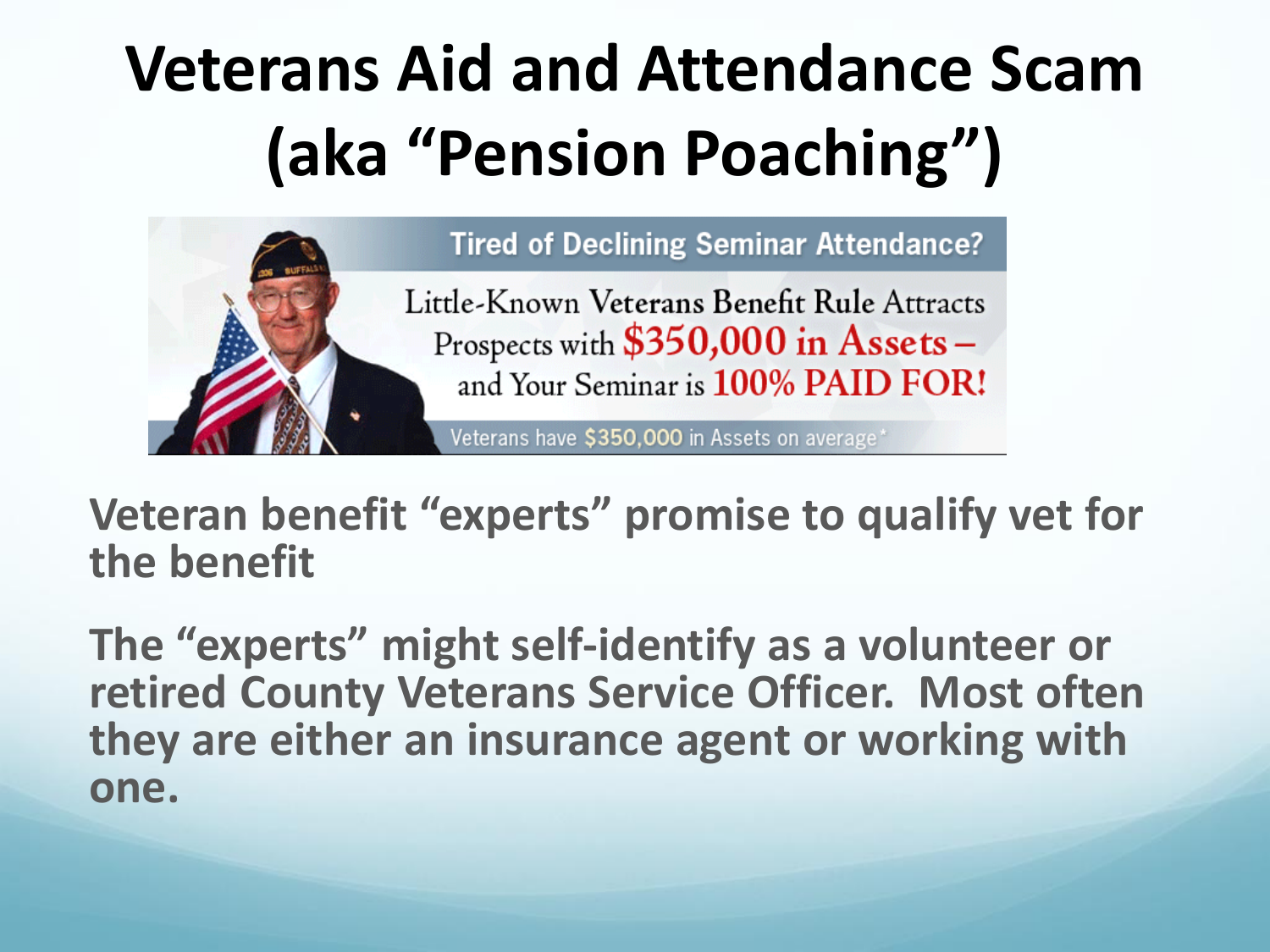#### **Selling annuities to qualify for the Veterans Aid and**

**Attendance Benefit**

## It's against the law!

**Business and Professions Code §17533.6 (a)** 

**It is unlawful for any person or firm that is a nongovernmental entity to use a seal, emblem, or insignia that could reasonably be interpreted to imply any military or veteran services organization connection, approval, or endorsement.**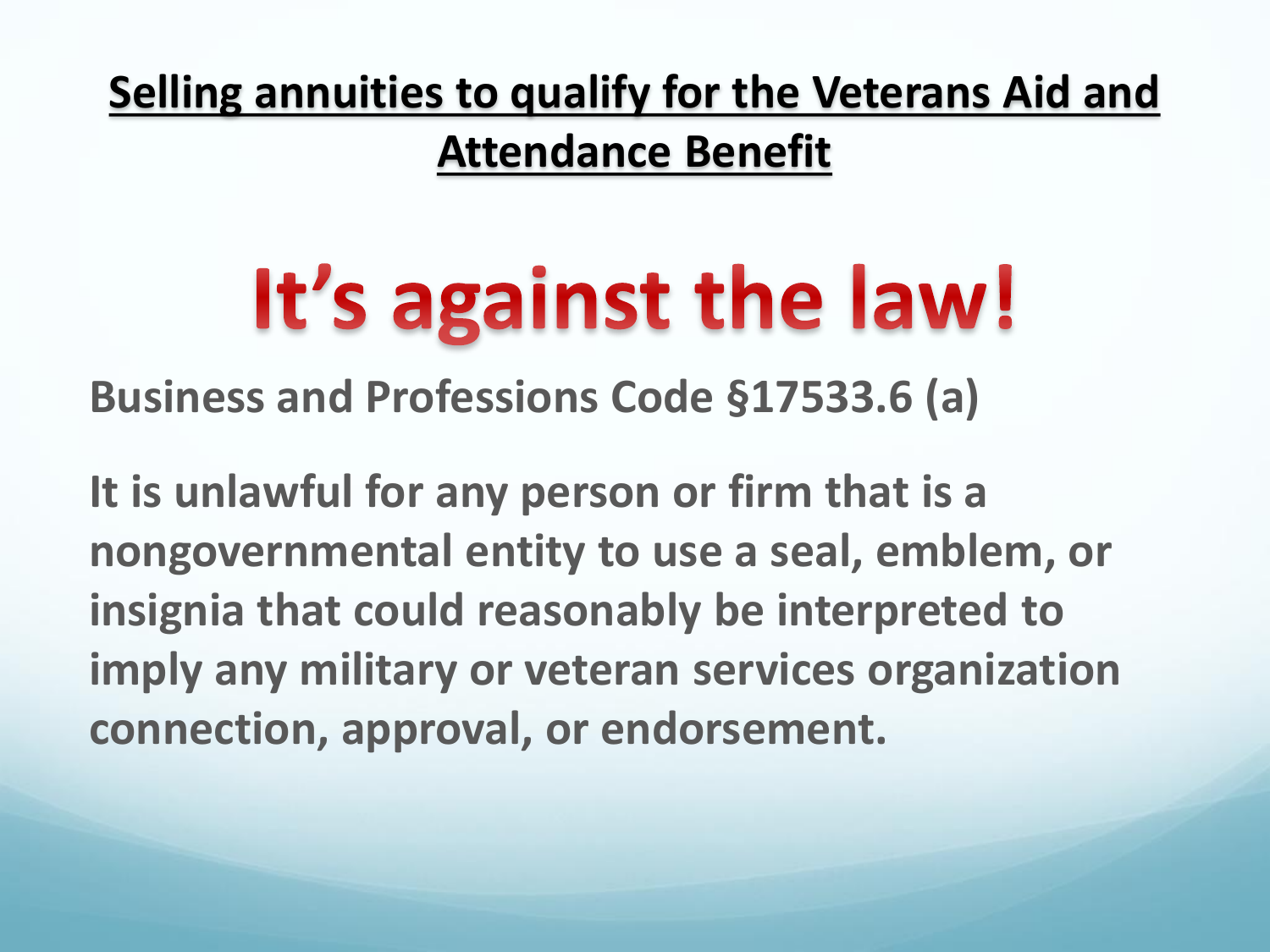#### **Welcome Senior Vets!**



**Join our VA Aid and Attendance Pension Seminar** 

 $\bullet$ 

 We would like to make it as easy as possible for Veterans to access benefits available to them by using our VA Forms and Contacts.

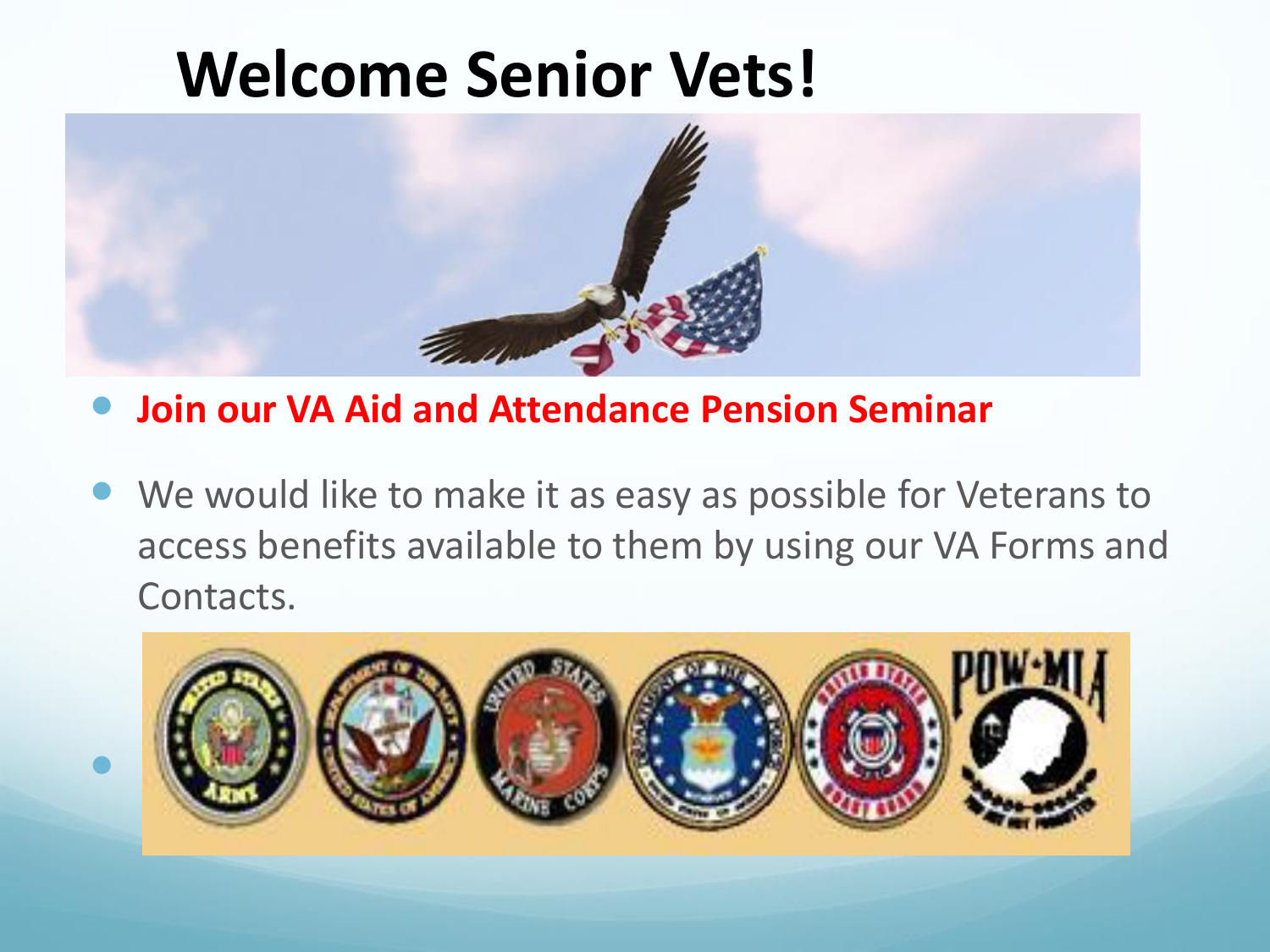### **The Problem**

**After the 'volunteers' get through with the seniors and make their commissions and fees, the vets will have locked up and lost control of their life savings for the rest of their lives, and in some instances, won't even qualify for the benefit.**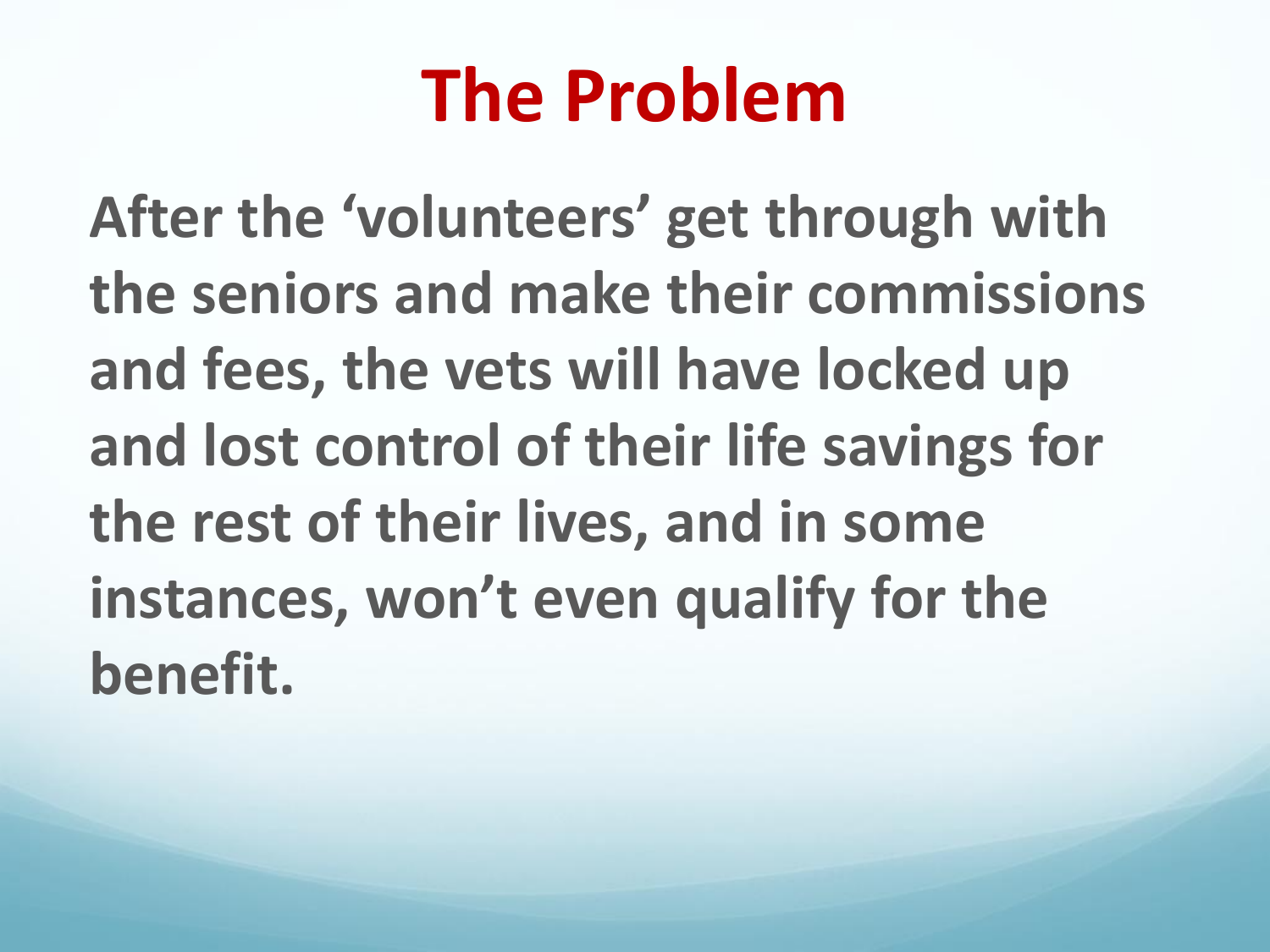### **The Problem**

**Because of certain eligibility rules, a senior who transfers assets in order to get the VA benefit might end up not being able to qualify for Medi-Cal's longterm care benefit.**

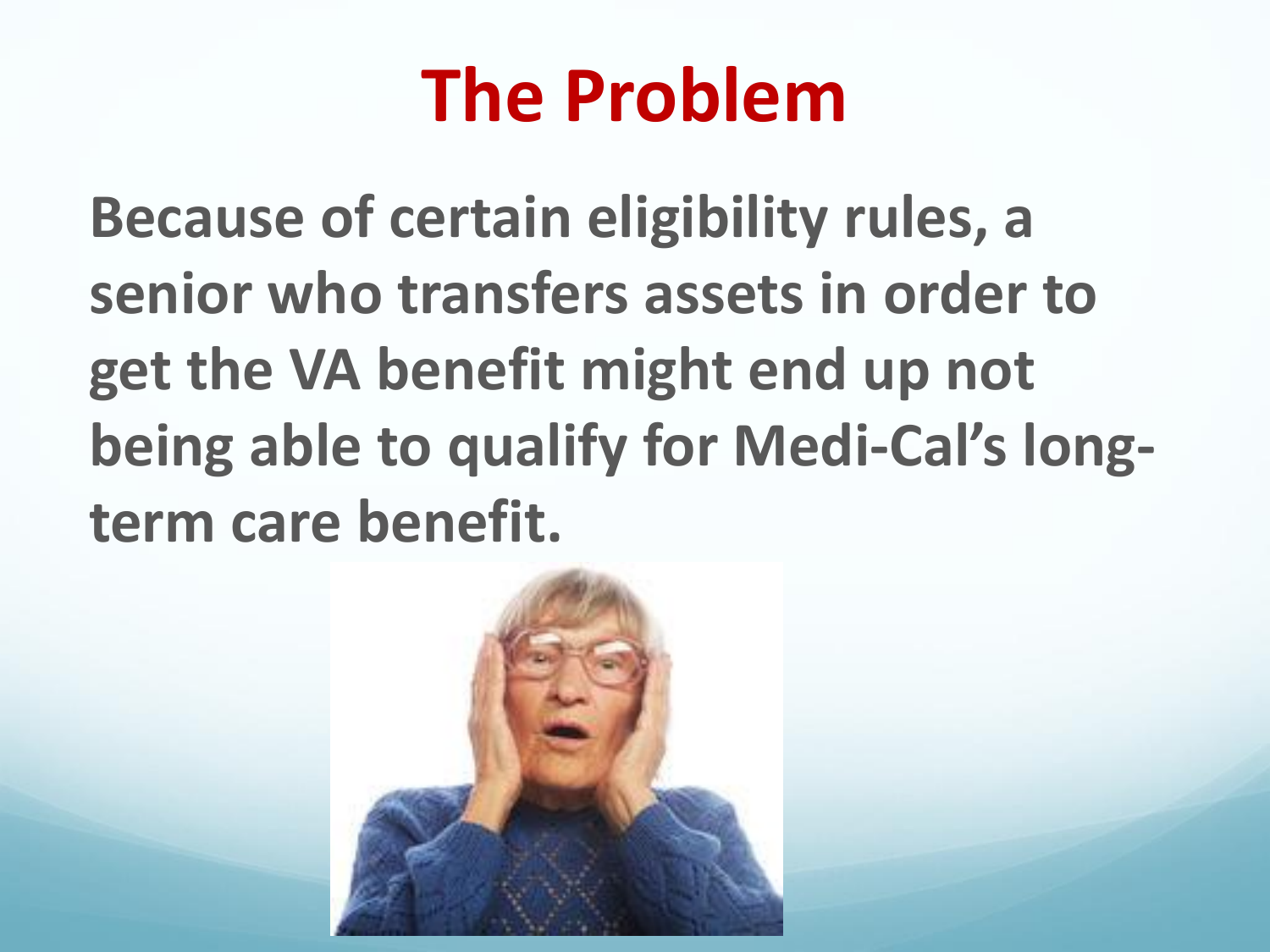### **Work with the VA**



**The VA does not charge to apply for the Aid and Attendance Benefit and their services are free.** 

*Warning:* **If a vet is found to have wrongfully obtained a benefit then he or she will have to pay it back**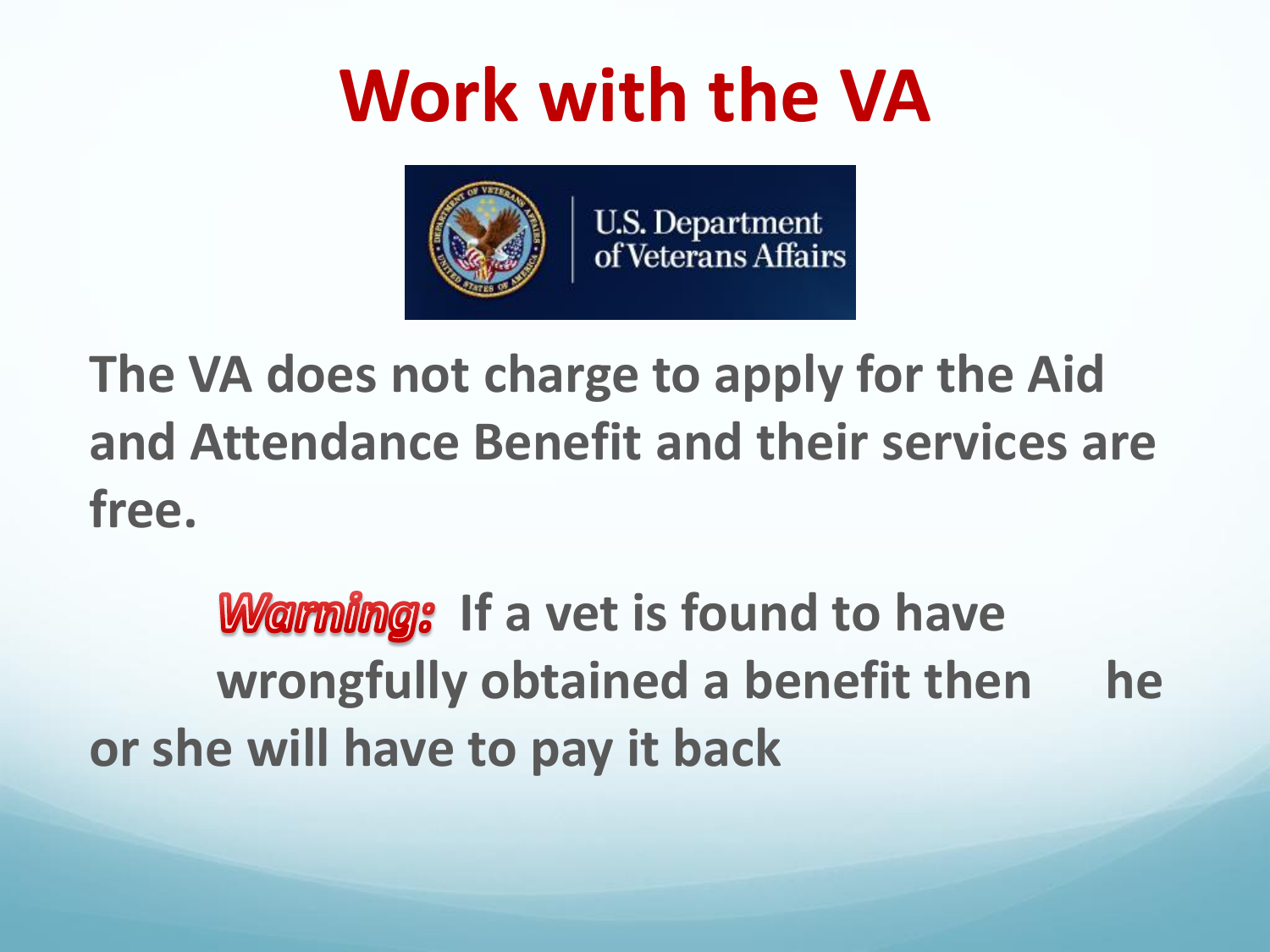## **Resources**

**Fact Sheets on VA Aid and Attendance Benefit**

**[www.consumer.ftc.gov/articles](http://www.consumer.ftc.gov/articles)**

**[www.benefiits.va.gov](http://www.benefiits.va.gov)**

**[www.canhr.org](http://www.canhr.org)**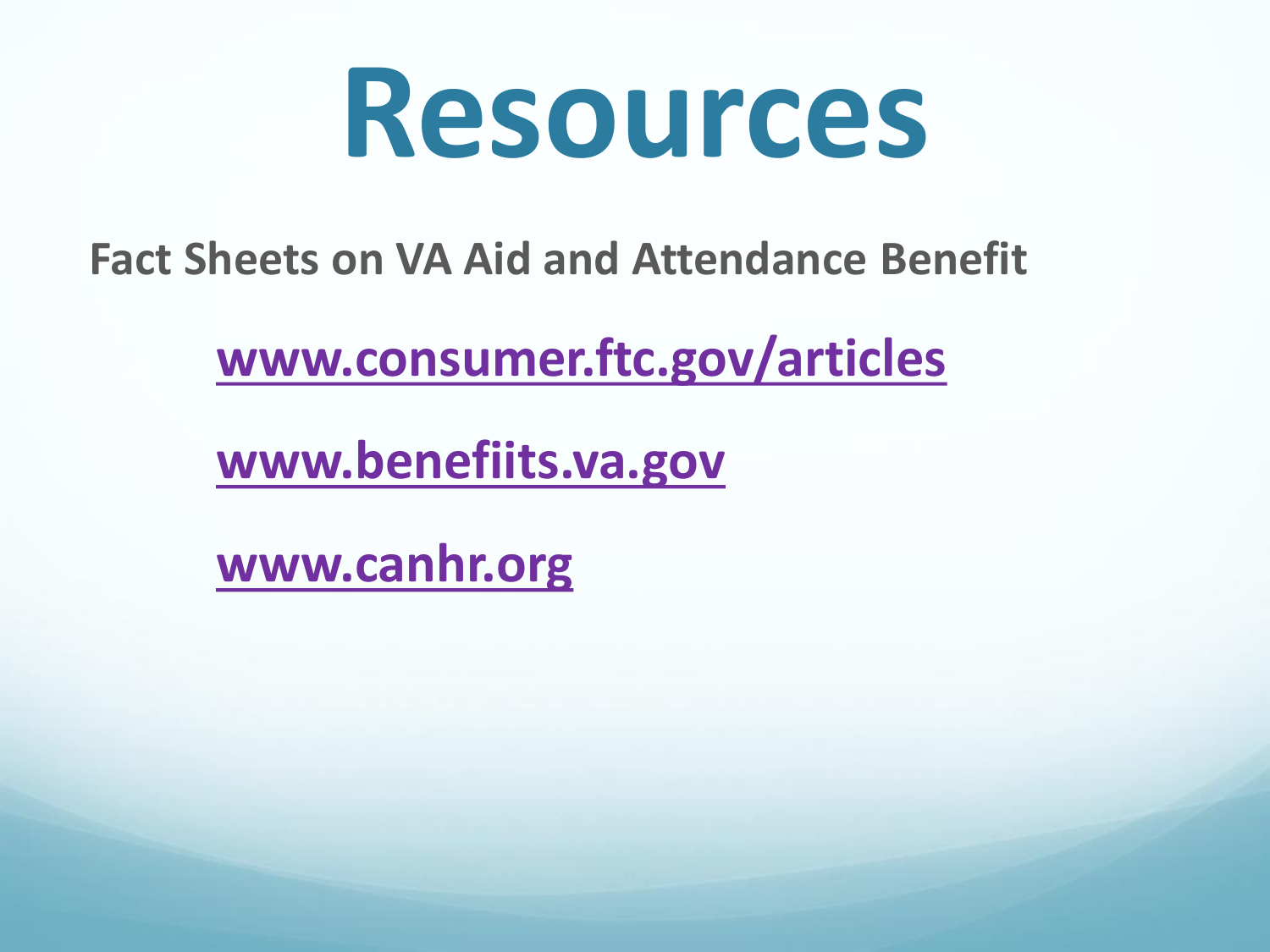## **Resources**

### **Where To File Complaints**

**California Department of Insurance CDI Complaint Site California Attorney General AG Complaint Site**